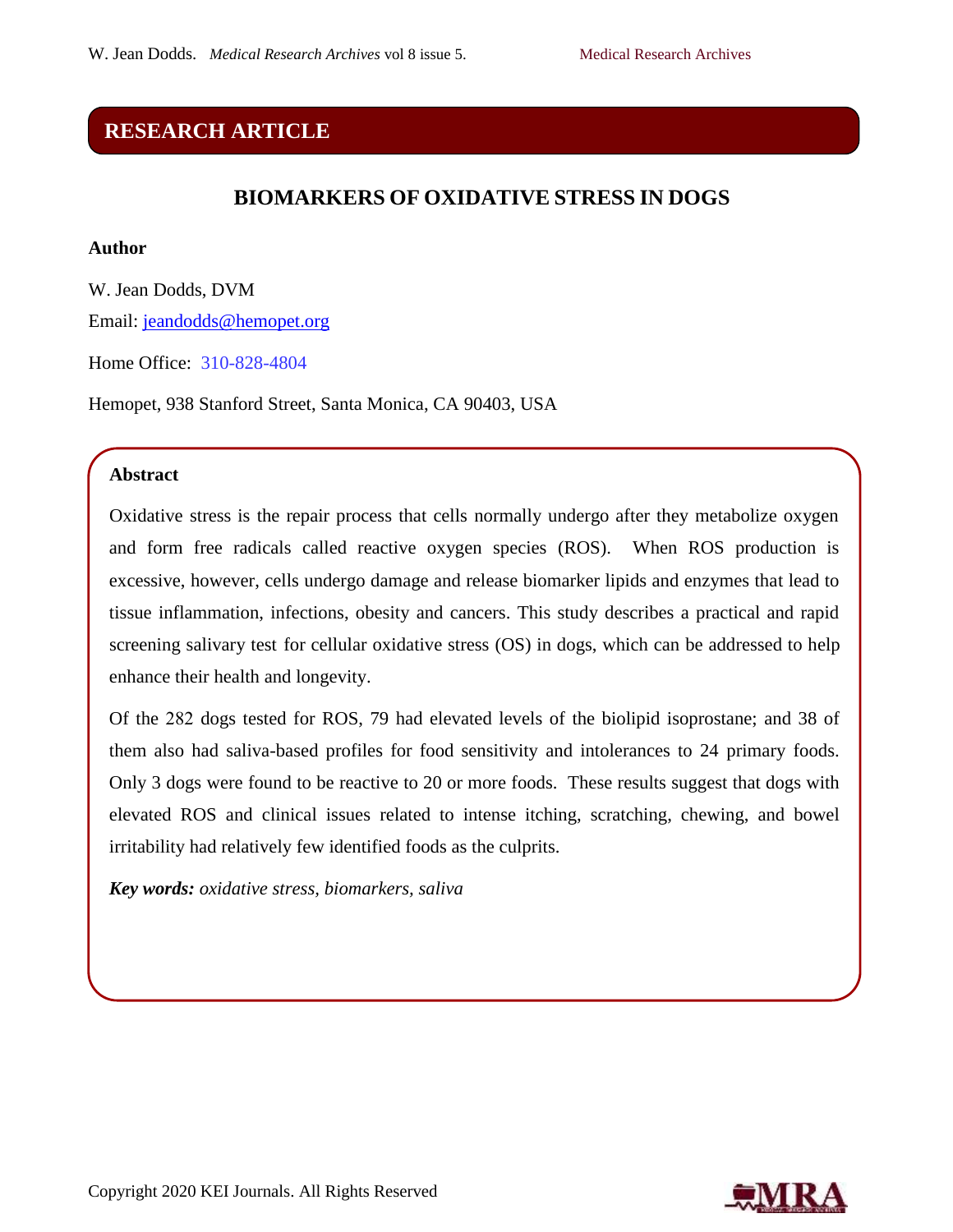### **Introduction:**

In people and animals, cells are in homeostatic equilibrium when they are in oxidative balance, namely, when the cellular antioxidants (reducing agents) are balanced with the oxidants (oxidizing agents) [1-6]. However, when oxidant levels exceed antioxidants (termed cell redox), cells undergo oxidative stress (OS), which is the basic mechanism of all sickness and chronic disease [1-7].

Extensive investigations of OS and chronic tissue inflammatory responses have established the major underlying risk factors that play key roles in the etiology of a range of human (and animal) diseases that include rheumatoid arthritis, cancers, diabetes, obesity, neurodegenerative disorders, cardiovascular diseases, acute and chronic kidney injury and disease, and other chronic diseases [1,6,7, 9]. The expression of these diseases is influenced by a range of environmental, dietary, and lifestyle factors, and specific dietary components, along with exercise and a variety of nutraceuticals, can reduce these risk factors significantly [8-10]. Chronic inflammation from the increased free radical formation of OS, also called reactive oxygen species (ROS), occurs when "mediator" messages that cause them to react as though the "trigger" or pathogen is still present [6, 11]. In healthy states, 25% of oxygen intake forms ROS, whereas this increases to 75% in unhealthy states and in aging.

Rather than repairing themselves, cells producing ROS remain in an ongoing state of inflammation that can wax and wane lifelong. Tissues thus become deficient in antioxidant mediators, such as malondialdehyde, glutathione, cysteine, ascorbic acid and other antioxidant vitamins, which is associated with a poor clinical outcome. However, free radicals themselves are so reactive and short-lived that direct measurement of ROS is not possible [1,7,11].

When cells undergo damage, they release biomarker enzymes that lead to tissue inflammation, infections, obesity and even cancers [6, 8]. For example, biomarker levels in canine patients with multicentric lymphoma, oral fibrosarcoma, mast cell tumor, malignant melanoma, appendicular osteosarcoma, nasal tumors and peripheral ameloblastoma have been studied [12,13]. Each group consisted of 6 patients; antioxidant biomarkers were measured in serum and whole blood, and were compared to those of 31 healthy dogs. The increase of

tissues or organs receive inflammatory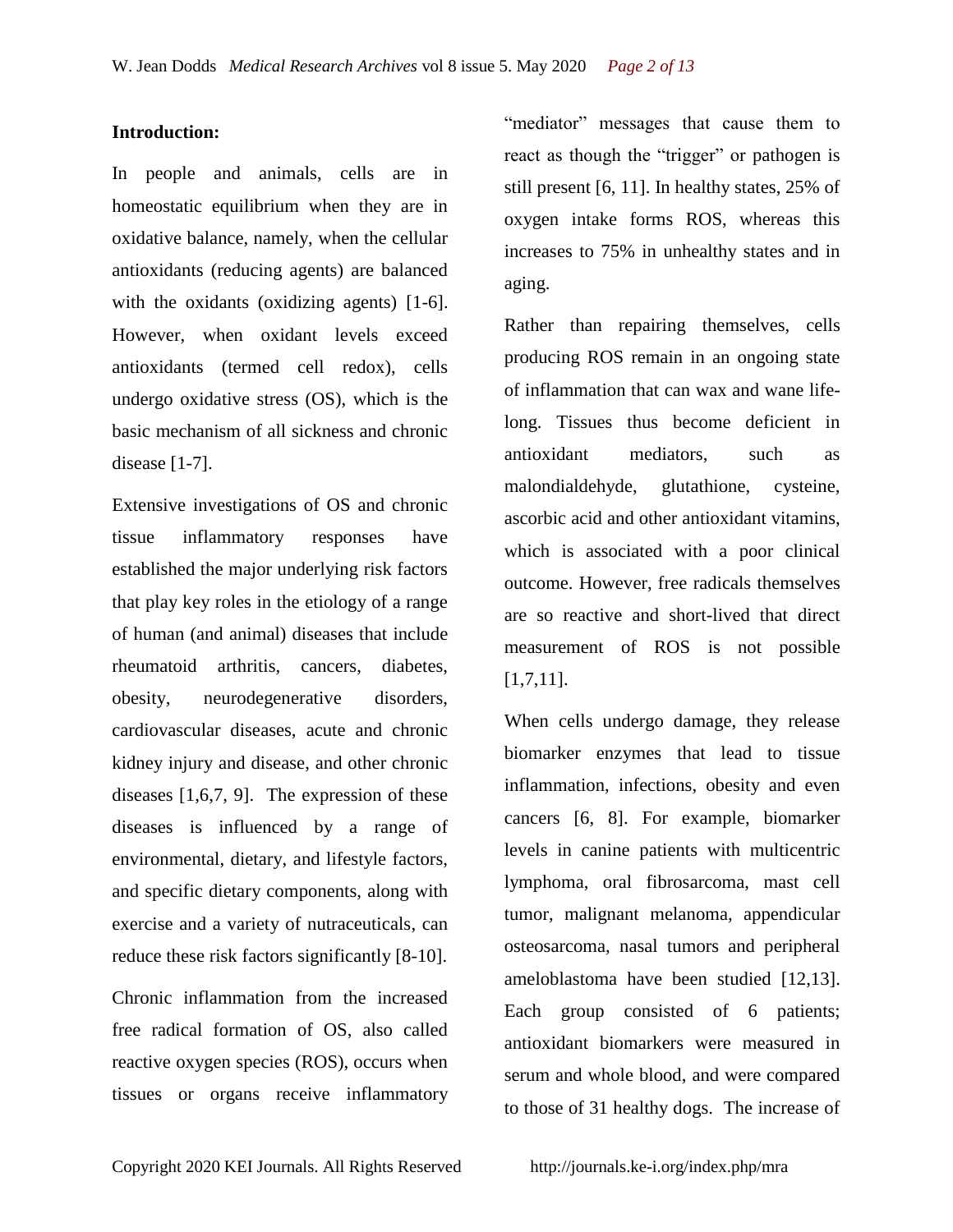antioxidant enzyme activities in the cancer group demonstrated the activation of the patient's antioxidant defense mechanisms in different canine cancers [13].

Importantly, the presence of high levels of these biomarkers has been successfully addressed with dietary and supplement changes that promote beneficial effects of added antioxidants [5,10]. These assays then are repeated periodically to assess the response and adjust nutritional and nutraceutical therapy, as needed [8].

Management of OS has recently focused on the development of functional foods, e.g. those containing natural Nrf-2 activators [8,10]. These include such antioxidant ingredients as: turmeric (Curcuma longa); and its relative, ginger (Zingiber officiale); chili peppers (Capsicum annuum); green tea (Camellia sinensis, which contains tannins and polyphenol catechins, and other teas); soybeans (Glycine max); tomatoes (Solanum lycopersicum, rich in lycopenes); grapes (not for pets); honey (not for infants or very young animals); cranberries (Vaccinium macrocarpon, contains pro-anthocyanidins); licorice (Glycyrrhiza glabra); celery, thyme, and parsley; garlic (Allium sativum, in moderation for pets); milk thistle (Silybum marianum); cabbages and broccoli.

## Some Primary Oxidative Stress Biomarkers

 Isoprostanes are a series of prostaglandin-like compounds produced by peroxidation of arachidonic acid. This process is catalyzed by ROS, and they are considered the "gold standard" test for quantifying lipid peroxidation/OS in vivo in humans and animals. Isoprostane levels serve as a reliable surrogate biomarker for the presence of ROS [14-20].

MicroRNAs are small non-coding [RNA](https://en.wikipedia.org/wiki/Non-coding_RNA) molecules found mostly in the cells of plants, animals and some viruses. They function in [RNA silencing](https://en.wikipedia.org/wiki/RNA_silencing) and posttranscriptional [regulation of gene](https://en.wikipedia.org/wiki/Regulation_of_gene_expression)  [expression.](https://en.wikipedia.org/wiki/Regulation_of_gene_expression) The function of microRNAs is in gene regulation [21,22].

 Glutathione-5-Transferases (GST), previously called ligandins, belong to a superfamily of metabolic [isozymes](https://en.wikipedia.org/wiki/Isozyme) best known for their ability to [catalyze](https://en.wikipedia.org/wiki/Catalysis)  conjugation of the reduced form of [glutathione](https://en.wikipedia.org/wiki/Glutathione) (GSH) to foreign substrates for the purpose of detoxification. They are found in plants, animals, fungi, and some bacteria. GSH prevents damage to cells by ROS, peroxides, lipid peroxides, and heavy metals, and plays an important role in cell signaling. Cytosolic GST is expressed primarily in heart, lung, and brain tissues;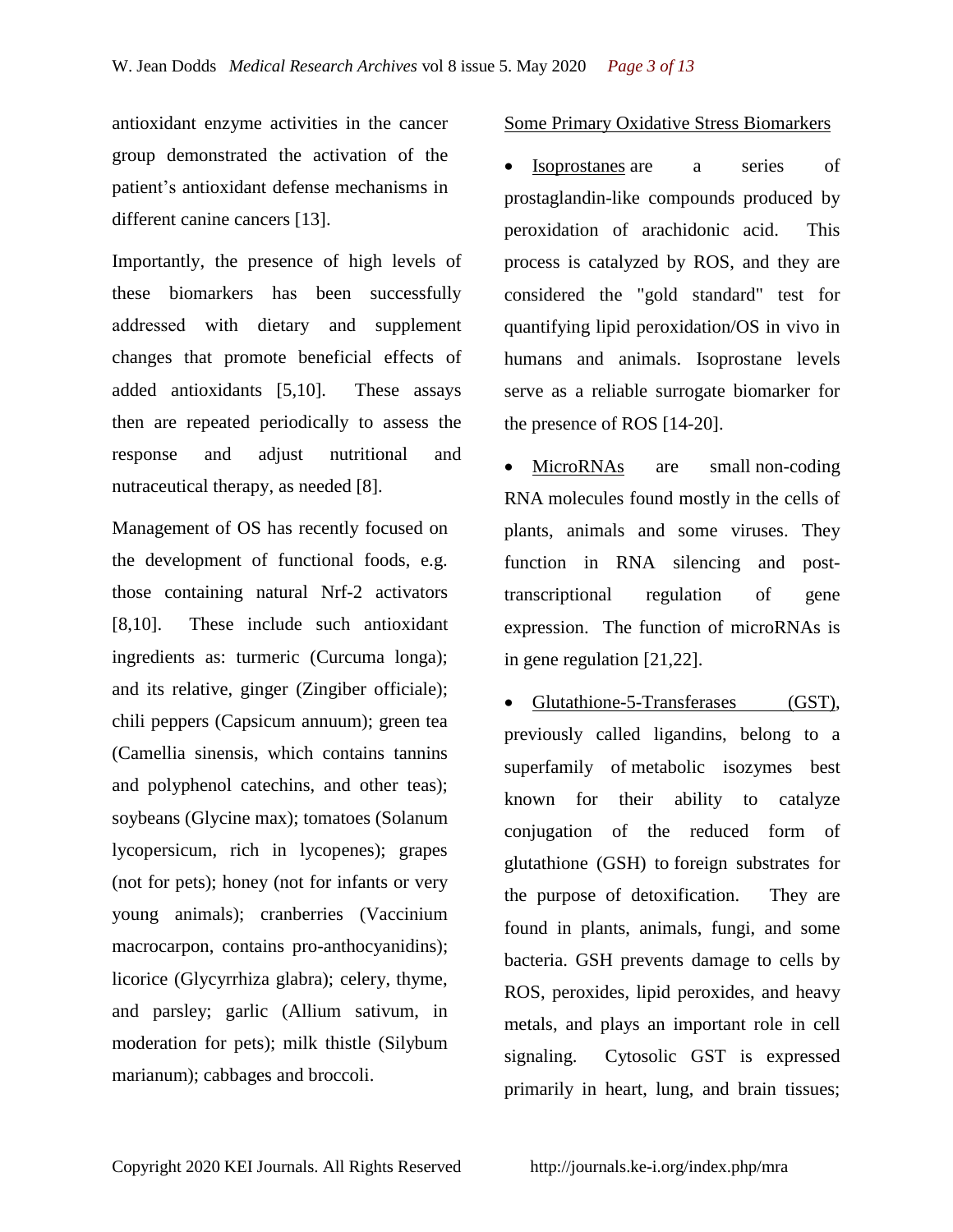whereas, GSTs in general function primarily in the liver. High levels of GST are associated with resistance to the apoptosis (cell death) induced by a range of substances, including chemotherapeutic agents. GST levels in urine and serum are indicators of hepatocyte and renal tubular injury in [transplantation,](https://en.wikipedia.org/wiki/Liver_transplantation) toxicity and viral infections of humans and rodents [4,6,9].

Malondialdehyde, a reactive aldehyde, occurs naturally as a biomarker for lipid peroxidation and OS, and is formed when ROS degrade [polyunsaturated lipids.](https://en.wikipedia.org/wiki/Polyunsaturated_fat) Malondialdehyde is potentially mutagenic, and has been found in heated edible oils such as sunflower and palm oils. [Corneas](https://en.wikipedia.org/wiki/Cornea) of human patients suffering from [keratoconus](https://en.wikipedia.org/wiki/Keratoconus)  and [bullous keratopathy](https://en.wikipedia.org/wiki/Bullous_keratopathy) have increased levels of malondialdehyde, and this aldehyde also can be found in tissue sections of joints from human patients with [osteoarthritis](https://en.wikipedia.org/wiki/Osteoarthritis) [23,24]. Levels in healthy canines are reported to be 1.00-1.77 µM in serum [12].

Tumor Necrosis Factor-Alpha (TNF-α), also called cachexin or cachectin, is a cell signaling protein involved in systemic [inflammation](https://en.wikipedia.org/wiki/Inflammation) and is one of the cytokines that make up the [acute phase](https://en.wikipedia.org/wiki/Acute_phase_reaction)  [inflammatory response.](https://en.wikipedia.org/wiki/Acute_phase_reaction) It is produced chiefly by activated [macrophages,](https://en.wikipedia.org/wiki/Macrophages) although it can be produced by many other cell types such as [CD4+ lymphocytes,](https://en.wikipedia.org/wiki/CD4%2B_lymphocytes) natural killer [\(NK\) cells,](https://en.wikipedia.org/wiki/NK_cells) [neutrophils,](https://en.wikipedia.org/wiki/Neutrophils) [mast cells,](https://en.wikipedia.org/wiki/Mast_cells) [eosinophils,](https://en.wikipedia.org/wiki/Eosinophils) and even [neurons.](https://en.wikipedia.org/wiki/Neurons) TNF is an endogenous pyrogen that can induce fever, [apoptotic](https://en.wikipedia.org/wiki/Apoptosis) cell death, [cachexia,](https://en.wikipedia.org/wiki/Cachexia) inflammation, inhibit [tumorigenesis](https://en.wikipedia.org/wiki/Tumorigenesis) and [viral replication,](https://en.wikipedia.org/wiki/Viral_replication) and respond to [sepsis](https://en.wikipedia.org/wiki/Sepsis) via interleukin [IL-](https://en.wikipedia.org/wiki/Interleukin_1)[1a](https://en.wikipedia.org/wiki/Interleukin_1)nd [IL-6](https://en.wikipedia.org/wiki/Interleukin_6) producing cells. Dysregulation of TNF production has been implicated in a variety of human [diseases](https://en.wikipedia.org/wiki/Disease) such as [Alzheimer's disease,](https://en.wikipedia.org/wiki/Alzheimer%27s_disease) [cancer,](https://en.wikipedia.org/wiki/Cancer) [depression,](https://en.wikipedia.org/wiki/Major_depression) [psoriasis](https://en.wikipedia.org/wiki/Psoriasis) and [inflammatory bowel disease](https://en.wikipedia.org/wiki/Inflammatory_bowel_disease)  (IBD)  $[1, 22.25]$ . Levels of TNF- $\alpha$  in the serum of normal canines have been reported to range from 0–4 pg/mL [8].

Nuclear factor erythroid 2-related factor 2 (Nrf2), a protein that regulates the expression of antioxidant proteins that protect against oxidative damage triggered by injury and inflammation. While Nrf-2 activation can be evaluated using complex protocols in a research setting by using GSH as a surrogate biomarker, Nrf-2 is not a suitable clinical biomarker, as clinical samples must be stored and analyzed under conditions to avoid denaturation. The complexity and cost of the analysis prohibits widespread application [3,8,11,26,27]. The concentration of GSH in blood samples from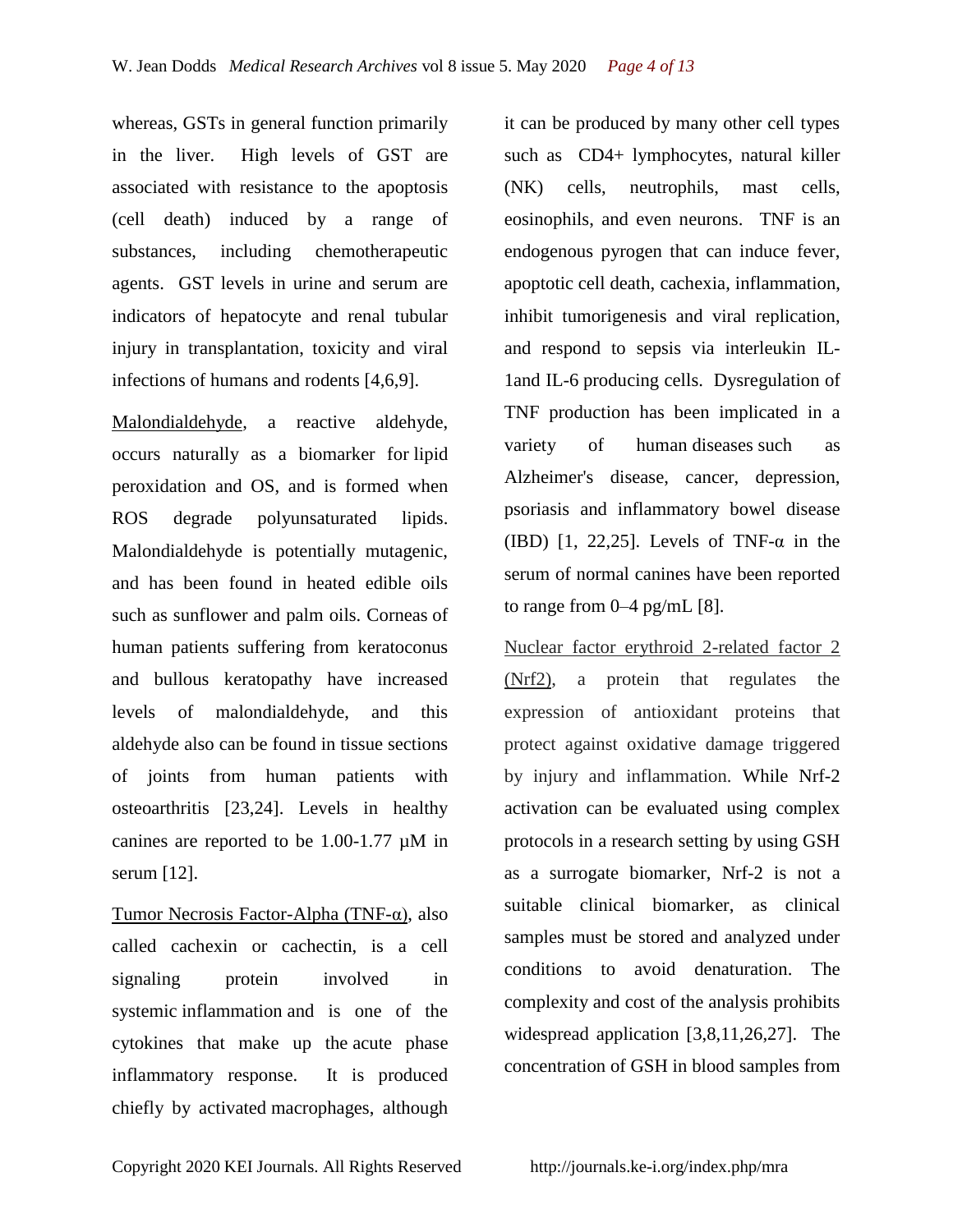normal canines has been reported to be  $0.128 \pm 0.01$  mM [8].

 Hydroxyoctadecadienoic acid (HODE) is a stable oxidation product of linoleic acid. Levels are increased when cellular OS increases, such as in diabetes, asthma, cancers, and early atherosclerosis. Gene expression is regulated via macrophages. Importantly, this biomarker can be elevated in the inflammation and OS of periodontal disease [28].

 Other Biomarker Enzymes include: Sorbitol Dehydrogenase, a cytosoli [enzyme](https://en.wikipedia.org/wiki/Enzyme)  that converts [sorbitol,](https://en.wikipedia.org/wiki/Sorbitol) the [sugar alcohol](https://en.wikipedia.org/wiki/Sugar_alcohol) form of [glucose,](https://en.wikipedia.org/wiki/Glucose) into [fructose;](https://en.wikipedia.org/wiki/Fructose) and 5' Nucleotidase, which catalyzes the phosphorolytic cleavage of 5' nucleotides, and is considered a maturation marker for [T](https://en.wikipedia.org/wiki/T_cells)and [B-cells](https://en.wikipedia.org/wiki/B_cells) [22,25,29].

# Measuring Biomarker Enzymes of Oxidative Stress

Traditionally, cellular biomarkers are measured in the serum and urine from humans and animals [2,8,25,30]. However, collecting these samples especially from smaller animal species presents with difficulty and causes unnecessary stress. Further, our studies showed that neither canine whole blood-, serum-, nor urinebased isoprostane quantitation was accurate,

linear and predictive as a marker for tissue OS in dogs [8,31].

In contrast, collection of saliva is noninvasive, painless, relatively inexpensive and convenient for the individual. It is easily collected, stored and shipped, and provides a non-invasive means of multiple or serial sampling for use as a diagnostic tool for a variety of conditions in humans and animals [2,8,11,32]. Salivary biomarker testing can reveal the latent or pre-clinical form of developing OS.

Saliva also can be used as a diagnostic tool to assess the health or disease status of an individual.

The levels of salivary biolipids, like isoprostane, also are predicted to reflect the general mucosal immune response and can be induced in people and animals without parallel antibodies being detected in serum [2,33]. Only saliva-based isoprostane measurement results were found to be reliable, as shown below (see Results).

## **Methods:**

1. Thirty healthy adult greyhounds, 15 of each sex and neutered/spayed served as the control group of dogs to establish the normal canine isoprostane reference range. These dogs were housed at the licensed animal blood bank facility maintained for a finite period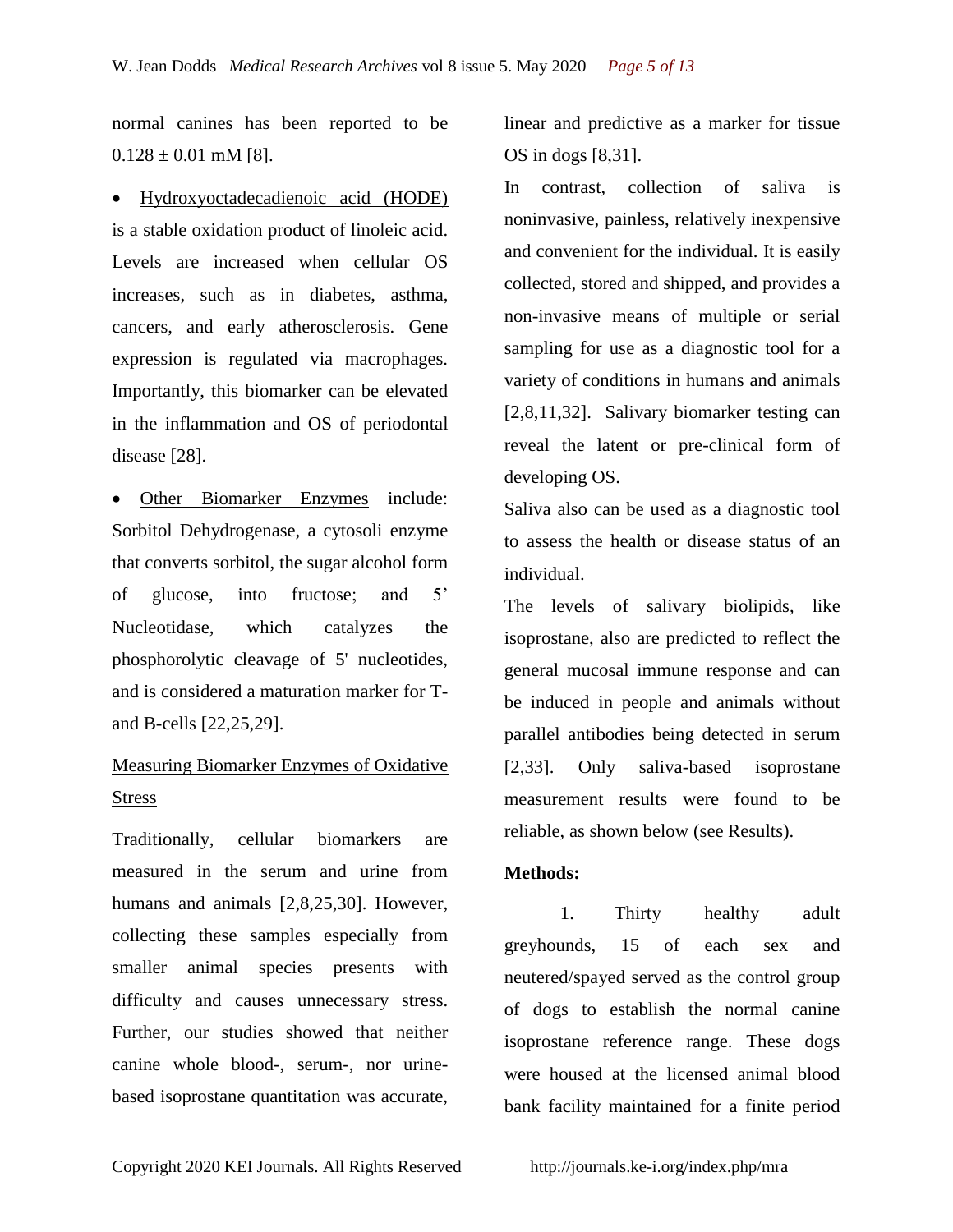by the author and staff [34]. Other dogs with a variety of health conditions, of varying agers and both sexes, were recruited for this study from the local pet owners and by request of veterinarians in other areas of the country. The final patient group tested included 282 dogs.

Seventy-nine of the test group of 282 dogs had isoprostane levels above those of the control group, and were given the supplements, described below, intended to reduce their OS. After 5 - 6 months, the isoprostane levels of the saliva from these dogs were re-measured.

The saliva-based test assay developed for this study and for subsequent diagnostic purposes quantitates the isoprostane level in dog saliva as a lipid biomarker to determine the presence of harmful OS. The proprietary assay utilized an enzyme-linked immunosorbant assay (ELISA) testing system and affinity-purified rabbit anticanine IgG antibody developed by the author and colleague (a), to detect the level of isoprostane in dog saliva.

This saliva-based test is a novel canine isoprostane assay, and is the first of a set of unique biomarker tests for pets that have been studied in dog saliva.

#### **Results**

After completing the initial clinical trial studies and analyzing 282 clinical patient samples; 79 of them  $(31.4%)$  were positive, having isoprostane biolipid levels above the canine normal reference range established by the author at 0.5-1.75 ng/mL of saliva.

Of the 79 positive testing dogs, there were: 33% spayed females, 31% neutered males, 21% intact males and 15% intact females. The ages ranged from 4 months to 15 years, although most were middle aged or older. The weight range was 4-143 pounds, with 79% being medium to large or giant in size; but no breed type predominated (Table 1).

The diets fed the 79 positive dogs included: 40% ate only a commercial raw diet; 24% only a commercial dry kibble; 23% a home cooked or home prepared raw diet, and 13% ate a combination of a commercial kibble and raw (Table 1).

Of the 79 positive dogs, 38 also had salivabased profiles run for food sensitivity and intolerances to 24 primary foods [34]. Interestingly, only 3 of these 38 dogs had saliva-based test results that were reactive to 20 or more foods.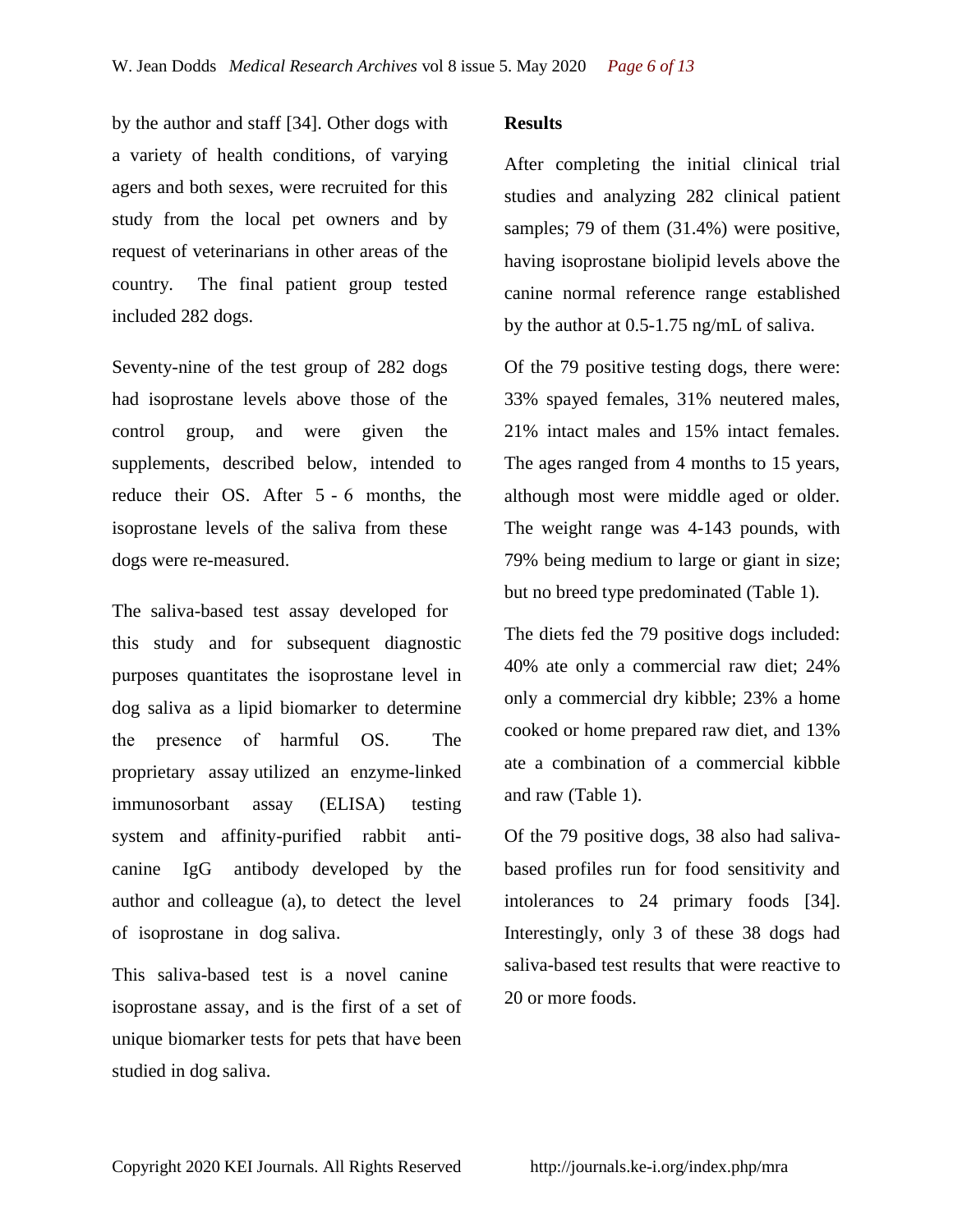| <b>Parameter</b>  | $\frac{1}{2}$   | $(\%)$                 | $(\%)$         | <b>Misc</b>          |
|-------------------|-----------------|------------------------|----------------|----------------------|
| Pet Size (weight) | <b>Small</b>    | <b>Medium</b>          | Large/Giant    |                      |
|                   | 21              | 40                     | 39             |                      |
| Pet Age (years)   | $\lt 2$         | $2 - 4$                | $4 - 10$       | >10                  |
|                   | 12              | 21                     | 43             | 24                   |
| Pet Sex           | M               | <b>MN</b>              | F              | <b>FS</b>            |
|                   | 21              | 31                     | 15             | 33                   |
| <b>Pet Diet</b>   | <b>Only Raw</b> | <b>Only Dry Kibble</b> | $Kibble + Raw$ | Homemade             |
|                   |                 |                        | Combo          | <b>Cooked or Raw</b> |
|                   | 40              | 24                     | 13             |                      |

|  |  | Table 1. Demographics of 79 Isoprostane Positive Dogs |
|--|--|-------------------------------------------------------|
|  |  |                                                       |

Positive testing dogs were retested 5-6 months after being on foods and supplements designed to lower their cellular

oxidative stress. Table 2 lists the outcomes in 15 dogs, when retested after use of these bioceutical supplements.

|  |  |  | Table 2. Outcomes of 15 Isoprostane Positive Dogs After 5-6 Months on Supplements |
|--|--|--|-----------------------------------------------------------------------------------|
|  |  |  |                                                                                   |

| Cases          | <b>Isoprostane Before</b><br><b>Supplements</b><br>(ng/mL) | <b>Isoprostane 5-6 Months</b><br><b>After Supplements</b><br>(ng/mL) | <b>Clinical Comments</b>                |
|----------------|------------------------------------------------------------|----------------------------------------------------------------------|-----------------------------------------|
| $\overline{l}$ | 2.13                                                       | 2.00                                                                 | Cancer risk in family                   |
| $\overline{2}$ | 2.90                                                       | 2.11                                                                 | Improved respiratory function           |
| $\mathfrak{Z}$ | 3.20                                                       | 1.65                                                                 | Reduced scratching/itching              |
| $\overline{4}$ | 1.76                                                       | 1.10                                                                 | Thyroid function improved               |
| 5              | 2.35                                                       | 1.75                                                                 | Hemangiosarcoma risk in family          |
| 6              | 1.90                                                       | 0.70                                                                 | No more urinary tract infections        |
| $\overline{7}$ | 3.04                                                       | 2.26                                                                 | Improved agility performance            |
| 8              | 2.45                                                       | $2.75*$                                                              | No change                               |
| 9              | 2.30                                                       | 1.60                                                                 | Mammary carcinoma removed               |
| 10             | 1.95                                                       | 1.40                                                                 | Less foot itching /tear staining        |
| 11             | 2.26                                                       | 1.73                                                                 | Gut issues mostly resolved              |
| 12             | 2.60                                                       | 1.48                                                                 | Allergy issues reduced                  |
| 13             | 1.89                                                       | 0.80                                                                 | Dermatitis issues improved              |
| 14             | 1.94                                                       | 0.90                                                                 | Itchy feet better; likes cool floor     |
| 15             | 2.09                                                       | $2.20*$                                                              | Still healthy                           |
|                | $2.31 \pm 0.04$                                            | $1.29 \pm 0.48$                                                      | Significant Reduction ( $t = <0.0001$ ) |

*\*Used own supplements*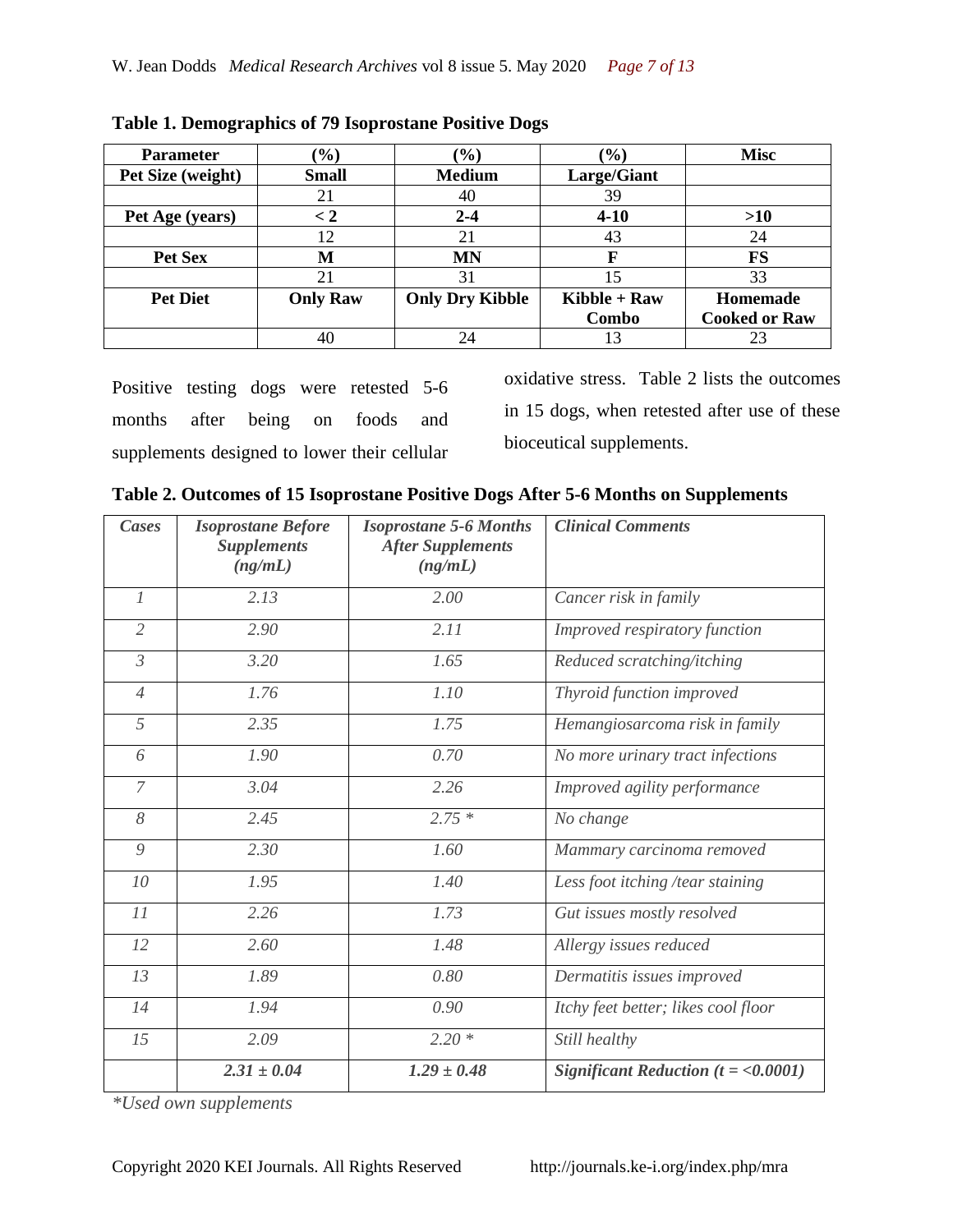The list below includes supplements that can helped reduce the isoprostane level, as shown above after 5-6 months.

Supplements used in this study to bring down high levels of isoprostane included:

- Alpha-Lipoic acid
- Carnitine
- Co-Enzyme Q-10
- Ginger
- Green tea
- Licorice
- Milk thistle, garlic and honey.
- Resveratrol (as a natural supplement, or food like blueberries and cranberries)
- Soybeans
- Tomatoes
- Turmeric (curcumin) without black pepper for pets
- Vitamin E

#### **Discussion:**

OS is the repair process that cells normally undergo after they metabolize oxygen and form free radicals, namely ROS. Healthy cells are in symbiosis (harmony) within the body and are maintained in this state primarily by the presence of a healthy, balanced microbiome. This microbiome is first present within the body during fetal

Copyright 2020 KEI Journals. All Rights Reserved

development and at birth, and then continues to function throughout life [1,8,11,32].

The microbiome organisms (microbiota) that reside in the bowel are the most diverse and abundant, and so one should focus on the health benefits of the microbiome, such as by providing probiotics [1,5]. The benefits of this approach are easy for the consumer to observe and measure not only in themselves, but also in other people and pets. Observable benefits include lessening in the severity of eczema and other skin disorders, improved protein digestion (measurable by absent or reduced intestinal gas) in young human and animal athletes that consume protein-rich diets, and the alleviation of constipation in senior people and aging pets. These benefits improve the quality of life across all life stages [8,11,30].

However, when ROS production is excessive, cells undergo damage and release biomarker lipids and enzymes that lead to tissue inflammation, infections, obesity and even cancers [1,4,6-8]. This is known as dysbiosis [1,4,7,11]. Thus, when the healthy gut microbiome is disrupted in response to OS and exhibits dysbiosis, harmful microorganisms predominate. It creates an unhealthy gut barrier that can trigger cellular inflammation – which is directly related to

http://journals.ke-i.org/index.php/mra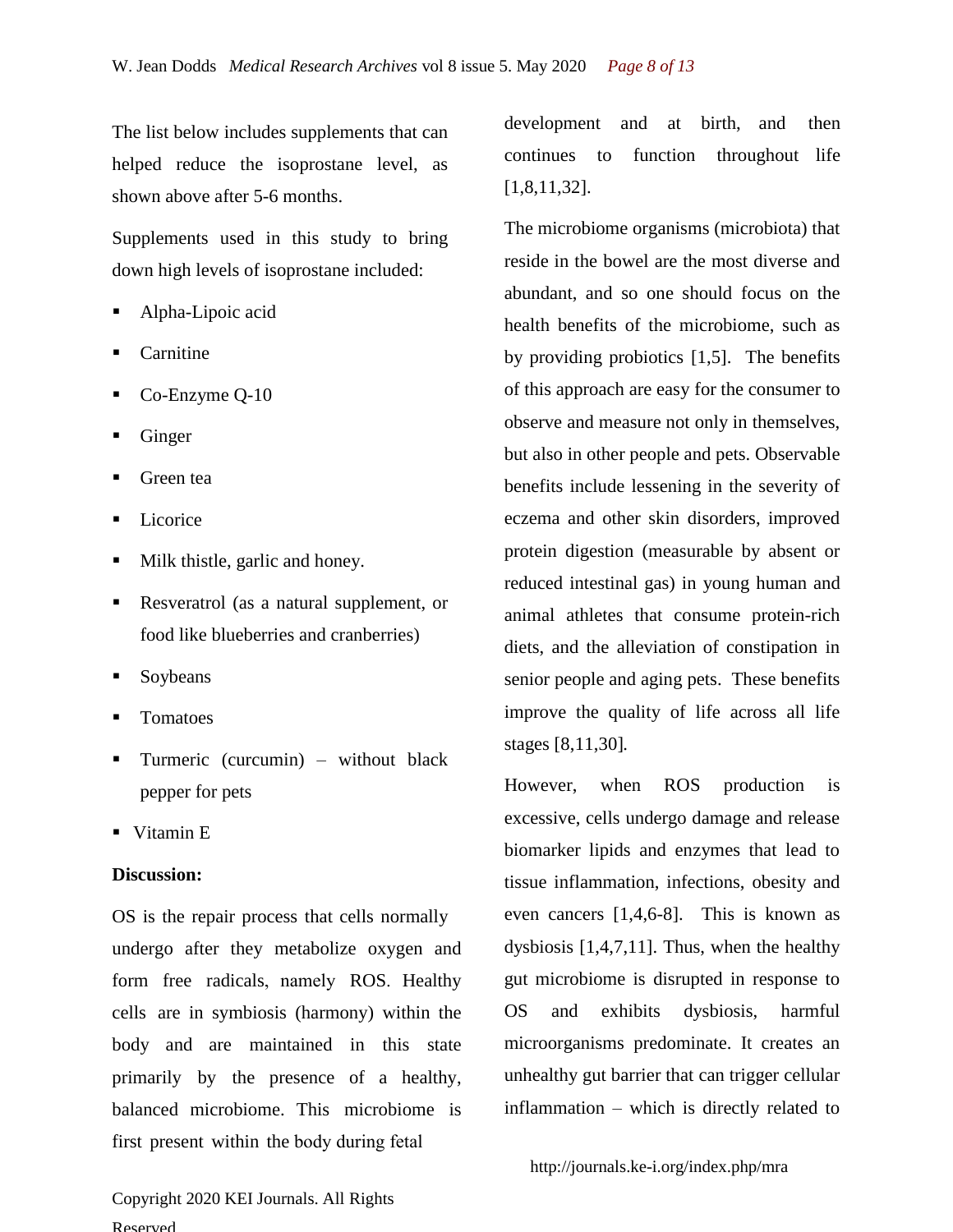imbalances in the important neurotransmitters of the gut-brain axis. This in turn contributes to the cognitive and memory decline associated with aging and even to more serious issues such as depression [1,5,7,27,30]. This response is seen clinically and can be measured by the increased levels of cellular biomarkers like isoprostane [2,8].

This give-and-take response of microbiota can be enhanced by the addition of selected nutrients and supplements which balance the gut microbiome and can help counteract cellular OS and ROS production [8,10]. One proven way this can be accomplished is with the so-called functional foods that activate the body's critical Nrf-2 pathway, as listed above. The coined term for these foods is bioceuticals, a holistic approach to improving cognitive health and longevity [8].

Several dozen diagnostic methods have been reported for measuring biomarkers for OS, antioxidant capacity, and tissue inflammation and many have been used in biomedical research which supports that OS and inflammation are major risk factors for multiple diseases [22,25,26,30].

Urinary protein, when present in significant amounts is known to be a biomarker for

kidney injury [30,31]. In healthy people, the normal urinary protein ranges from 0.03- 0.26 µg/mg creatinine; that of healthy dogs can be up to a trace or  $+1$  [9].

Except for C-reactive protein measured in blood and the albumin/creatinine ratio in urine, tests for these risk factors of ROS have generally been used in research settings on people and rodents with few clinical trials. These assays have not been routinely applied when monitoring human or animal health and wellness [8,22,25,30,33].

A few specialty laboratories have recently begun to offer tests for multiple biomarkers of OS and tissue inflammation [23,25,26.30]. But, these biomarkers for assessing OS and antioxidant capacity are unstable, because when air reacts with biofluids during transit, storage and processing, large artifacts can develop [8,25]. Thus, rapid sample analysis at the site of collection, or quick rapid freezing and transport of samples on dry ice, are important to obtain reliable results using serum or urine [22,30]. This testing for companion animals is impractical in a veterinary clinical diagnostic setting [8]. Thus, the development and use of a simple saliva-based test for OS in dogs, as shown here, offers a significant advancement in the field.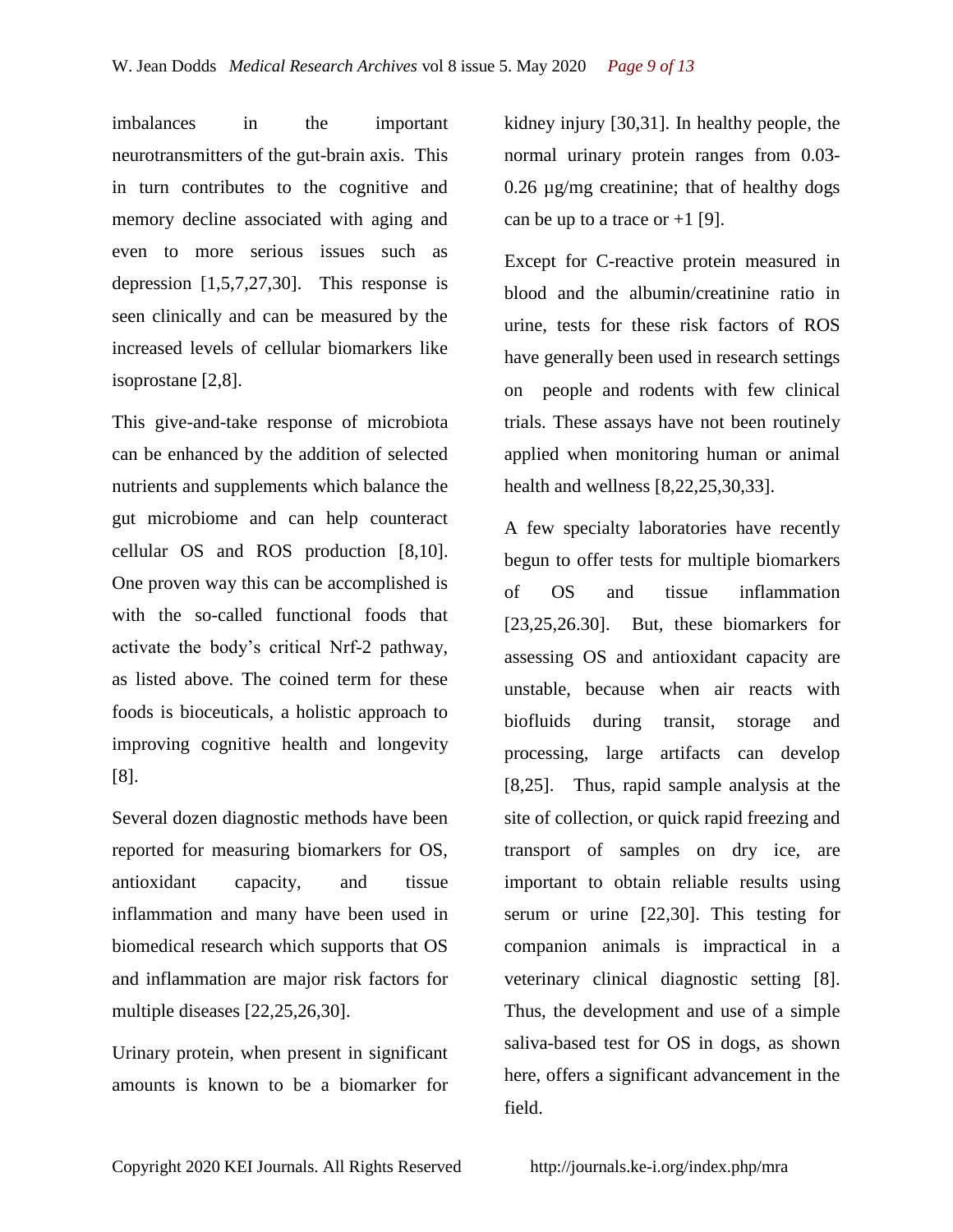Regarding the sex breakdown and age demographics of the 79 isoprostane positive dogs shown in Table 1, this likely reflects the owner's increased decision for testing as older pets are more likely to be neutered or spayed and have some age-related health issues

Further, of the 79 positive dogs, only 3 of the 38 also tested for food sensitivity and intolerances to 24 primary foods had 20 or more identified food reactivities [34].

These results suggest that dogs with clinical issues related to intense itching, scratching, chewing, and bowel irritability had relatively few identified foods as the culprits. Environmental exposure to inhalants, fleas, ticks, mites and other insects as well as contact reactants also could be contributing to their clinical issues; and 3 dogs were taking an isooxazoline parasiticide.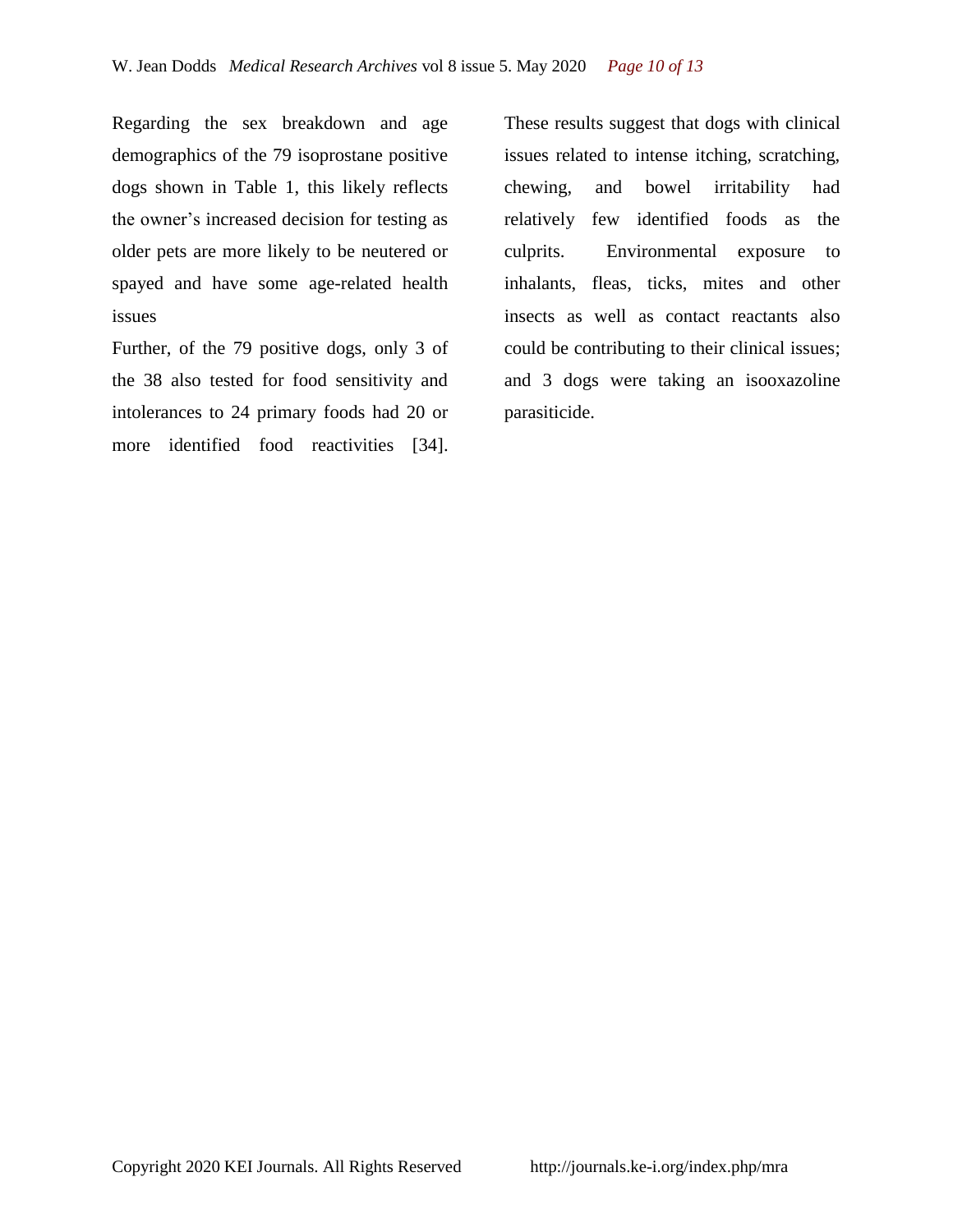### **End Note:**

a. Callewaert DM. Oxford Biomedical Sciences, Oxford, MI, USA.

### **References**

1. Mandelker L. Mitochondrial dysfunction and chronic disease. *J Am Hol Vet Med Assoc* 2016; 43 (summer issue): 35-38.

2. Wang J, Schipper H, Velly A. et al. Salivary Biomarkers of oxidative stress: A critical review. *Free Radic Biol Med* 2015; 85:95-104. /j.freeradbiomed.2015.04.005.

3. Ishii T, Mann GE. Redox status in mammalian cells and stem cells during culture in vitro: Critical roles of Nrf2 and cysteine transporter activity in the maintenance of redox balance. *Redox Biol* 2014; 2:786-794.

4. Kalinina EV, Chernov NN, Novichkova MD. Role of glutathione, glutathione transferase, and glutaredoxin in regulation of redox-dependent processes. *Biochem (Moscow)* 2014; 79 (13): 1562-1583.

5. McMichael M. Timely topics in nutrition. Oxidative stress, antioxidants, and assessment of oxidative stress in dogs and cats. *J Am Vet Med Assoc* 2007; 231:714- 720.

6. Dröge W. Free radicals in the physiological control of cell function. *Physiol Rev* 2002; 82(1):47–95.

7. Liachev SI. Reactive oxygen species and the free radical theory of aging. *Free Radic Biol Med* 2013; 60:1–4.

8. Dodds WJ, Callewaert DM. Novel biomarkers of oxidative stress for veterinary medicine, parts 1 & 2. *Proc Am Hol Vet Med Assoc 2016*; Columbus, OH, 2016, Sept 10-13; 64-70 and 71-73.

9. Nentwig A, Schweighauser A, Maissen-Villiger C, et al. Assessment of the expression of biomarkers of uremic inflammation in dogs with renal disease. *Am J Vet Res* 2016; 77: 218-224.

10. Barker AD, Day RW, Dennis AJ. et al. Nutrient formulations for disease reduction. 2003; US Patent 6,646,013 issued Nov 11, 2003.

11. Kangas K. A review of oxidative stress and the Nrf1 pathway. *J Am Hol Vet Med Assoc* 2016; 44 (fall issue): 8-13.

12. Winter JL, Berber LG, Freeman L, et al. Antioxidant status and biomarkers of oxidative stress in dogs with lymphoma. *J Vet Intern Med* 2009; 23:311-316.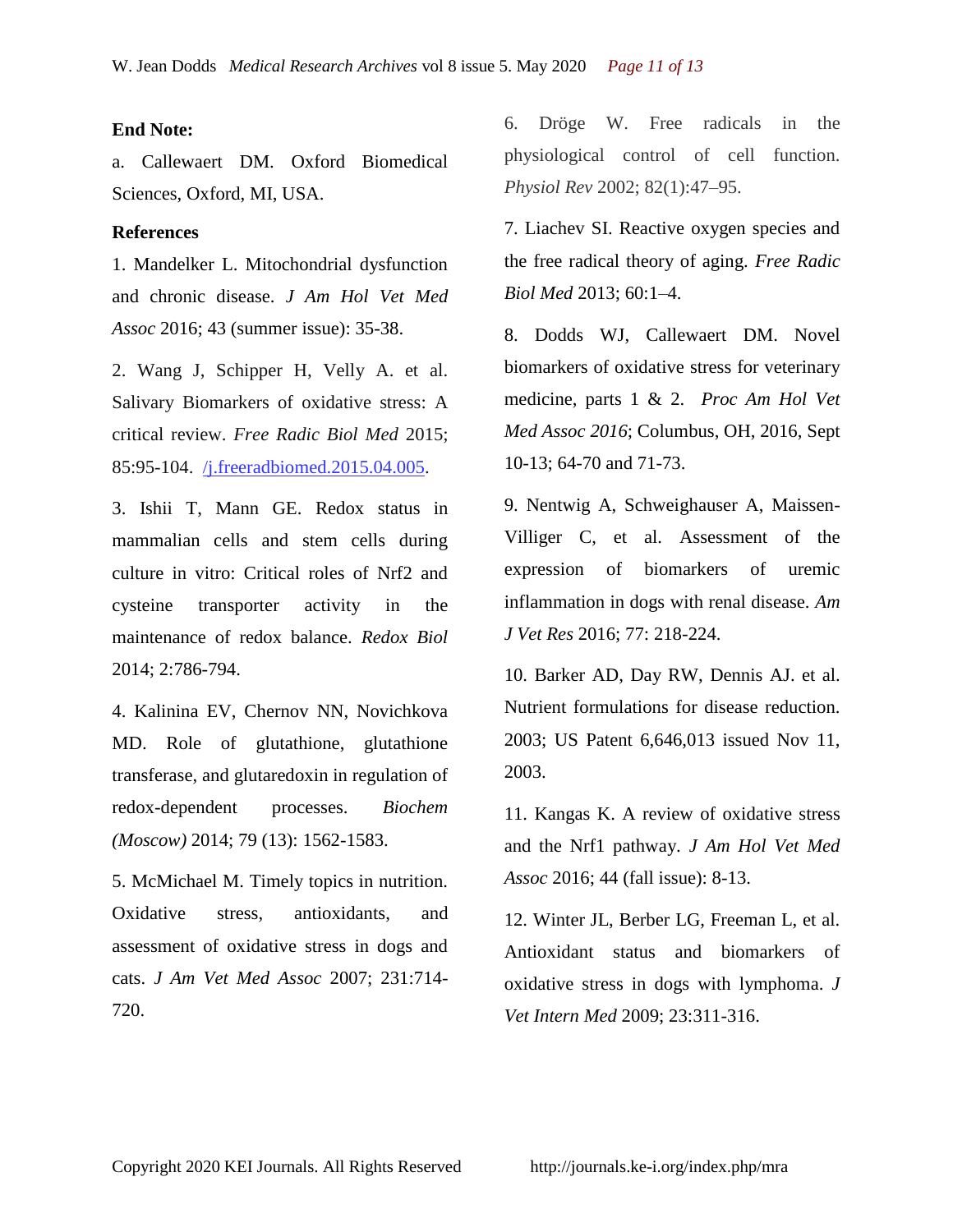13. Plavec T, Nemec SA, Butinar J, et al. Antioxidant status in canine cancer patients. *ActaVet (Beograd)* 2008; 58(203): 275-286.

14. Roberts LJ, Morrow JD. Measurement of F2-isoprostanes as an index of oxidative stress in vivo. *Free Radic Biol Med* 2000;28: 510-513.

15. Morrow JD, Zackert WE, Yang JP, et al. [Quantification of the major urinary](https://www.sciencedirect.com/science/article/pii/S0003269799940083)  [metabolite of 15-F2t-isoprostane \(8-iso-](https://www.sciencedirect.com/science/article/pii/S0003269799940083)PGF2 $\alpha$ ) by a stable isotope dilution mass [spectrometric assay.](https://www.sciencedirect.com/science/article/pii/S0003269799940083) *Anal Biochem* 1999; 269: 326-331.

16. Morrow JD, Roberts LJ. The isoprostanes: unique bioactive products of lipid peroxidation. *Prog Lipid Res* 1997;36: 1 -21.

17. Wang Z, Ciabattoni G, Créminon C, et al, Immunological characterization of urinary 8-epi-prostaglandin  $F_{2a}$ excretion in man. *J Pharm Exp Ther* 1995; 27 (5): 94- 100.

18. Morrow JD, Awad JA, Boss HJ, et al. Noncyclooxygenase derived prostanoids (F2-isoprostanes) are formed in situ in phospholipids. *Proc Natl Acad Sci USA* 1992; 89:10721-10725.

19. Morrow JD, Harris TM, Roberts LJ. 2nd Noncyclooxygenase oxidative formation of a series of novel prostaglandins: analytical ramifications for measurement of eicosanoids. *Anal Biochem 1990*; 184(1):1– 10.

20. Morrow JD, Hill KE, Burk RF, et al. A series of prostaglandin  $F_2$ -like compounds are produced in vivo in humans by a noncyclooxygenase, free radical-catalyzed mechanism. *Proc Natl Acad Sci USA* 1990;87: 9383-9387.

21. Apak R, Gorinstein S, Böhm V, et al. Methods of measurement and evaluation of natural antioxidant capacity/activity (IUPAC Technical Report). *Pure Applied Chem* 2013;85 (5):957-998.

22. McAnalley S, Koepke CM, Le L, et al. *In vitro* methods for testing antioxidant potential; a review. *GlycoSci & Nutr* 2003; 4:1-9.

23. DelRio D, Stewart AJ, Pellegrini N. A review of recent studies on malondialdehyde as toxic molecule and biological marker of oxidative stress. *Nutr Metab Cardiovas Dis* 2005;15: 316-328.

24. Draper HH, Csallany AS, Hadley M. Urinary aldehydes as indicators of lipid peroxidation in vivo. *Free Radic Biol Med* 2000; 29:1071-1077.